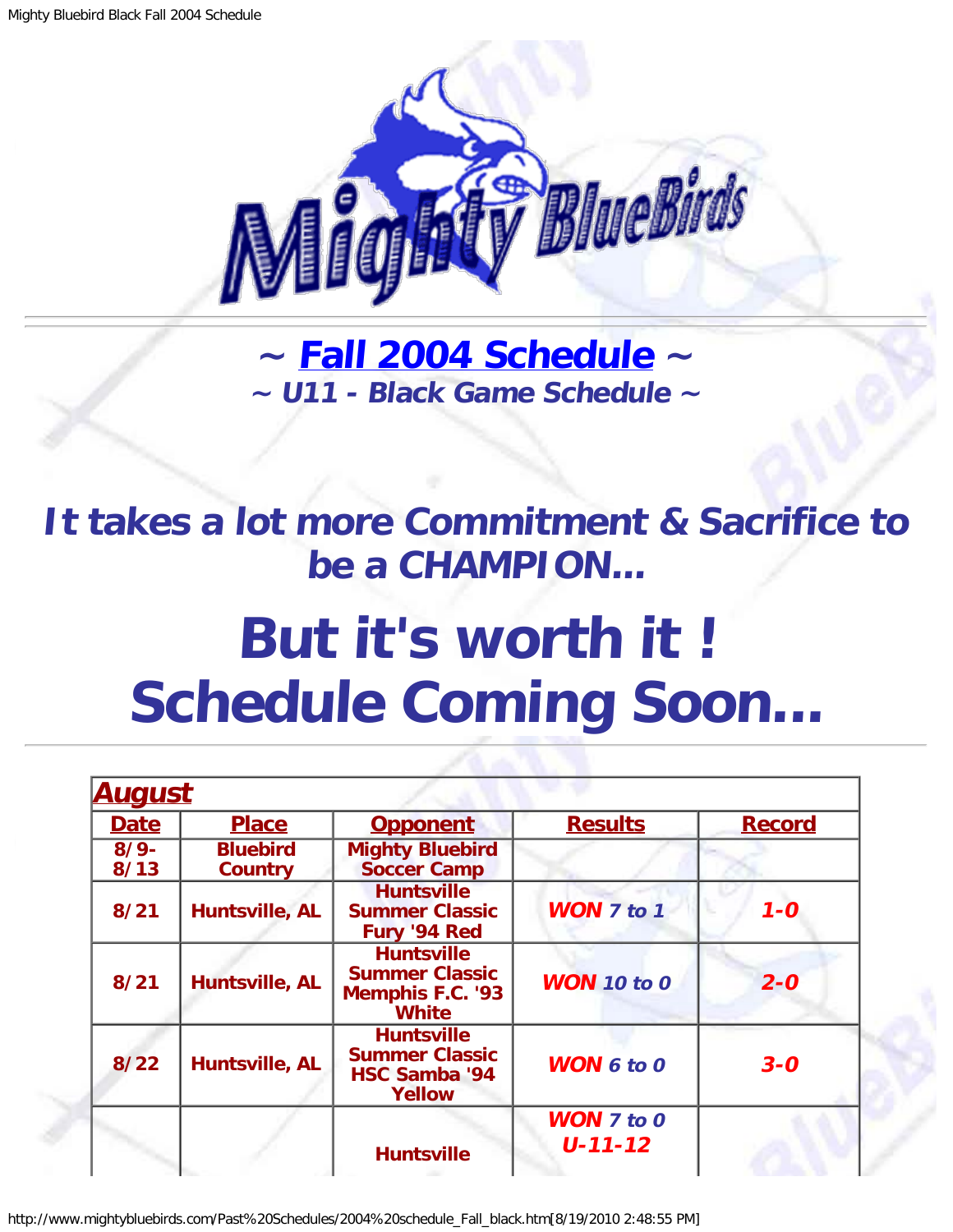| $8/22$ | Huntsville, AL                    | <b>Summer Classic</b><br><b>Vestavia Attack</b><br><b>'94 Blue</b> | <b>Huntsville</b><br><b>Summer Classic</b><br><b>Tournament</b><br><b>Champions</b> | $4 - 0$ |
|--------|-----------------------------------|--------------------------------------------------------------------|-------------------------------------------------------------------------------------|---------|
| 8/24   | <b>Bluebird</b><br><b>Country</b> | <b>ASC Heat Boys</b>                                               | Lost 7 to 4                                                                         | $4 - 1$ |
| 8/31   | <b>Bluebird</b><br><b>Country</b> | <b>LRFC '94 Blue</b>                                               | <b>WON</b> $5$ to $0$                                                               | $5 - 1$ |

| September   |                                   |                                                                     |                                                                                                                                          |               |
|-------------|-----------------------------------|---------------------------------------------------------------------|------------------------------------------------------------------------------------------------------------------------------------------|---------------|
| <b>Date</b> | <b>Place</b>                      | <b>Opponent</b>                                                     | <b>Results</b>                                                                                                                           | <b>Record</b> |
| 9/7         | <b>Bluebird</b><br><b>Country</b> | <b>ASC Burn U12</b><br><b>Boys</b>                                  | Lost 2 to 3                                                                                                                              | $5 - 2$       |
| 9/9         | <b>Bluebird</b><br>Country        | <b>ASC Heat Boys</b>                                                | Lost 1 to 6                                                                                                                              | $5 - 3$       |
| 9/14        | <b>Bluebird</b><br><b>Country</b> | <b>Conway Blue</b>                                                  | <b>WON</b> 10 to 0                                                                                                                       | $6 - 3$       |
| 9/18        | <b>Memphis, TN</b>                | <b>SuperClubs</b><br><b>MS United Girls</b><br><b>Black</b>         | <b>WON 7 to 1</b>                                                                                                                        | $7 - 3$       |
| 9/18        | <b>Memphis, TN</b>                | <b>SuperClubs</b><br><b>TN United SC</b><br><b>White</b>            | <b>WON 7 to 3</b>                                                                                                                        | $8 - 3$       |
| 9/19        | <b>Memphis, TN</b>                | <b>SuperClubs</b><br><b>Jackson FC '94</b><br><b>Girls White</b>    | <b>WON</b> 7 to 0                                                                                                                        | $9 - 3$       |
| 9/19        | <b>Memphis, TN</b>                | <b>SuperClubs</b><br><b>Lightning Premier</b>                       | <b>WON</b> 5 to 1                                                                                                                        | $10 - 3$      |
| 9/19        | <b>Memphis, TN</b>                | <b>SuperClubs</b><br><b>Southwest</b><br><b>Indiana SA</b>          | <b>WON</b> 3 to 1<br><b>SuperClubs</b><br><b>National</b><br><b>Championships</b><br><b>U11</b><br><b>Tournament</b><br><b>Champions</b> | $11 - 3$      |
| 9/21        | <b>Bluebird</b><br><b>Country</b> | <b>Cabot Xtreme '93</b><br><b>Boys</b>                              | <b>WON</b> 7 to 1                                                                                                                        | $12 - 3$      |
| 9/25        | <b>Little Rock, AR</b>            | <b>Capital City Cup</b><br>LRFC '94 White                           | <b>WON 5 to 1</b>                                                                                                                        | $13 - 3$      |
| 9/25        | Little Rock, AR                   | <b>Capital City Cup</b><br><b>Blitz United White</b>                | <b>WON</b> 5 to 2                                                                                                                        | $14 - 3$      |
| 9/26        | <b>Little Rock, AR</b>            | <b>Capital City Cup</b><br><b>NOKC Navy</b>                         | <b>WON</b> 7 to 0                                                                                                                        | $15 - 3$      |
| 9/26        | <b>Little Rock, AR</b>            | <b>Capital City Cup</b><br><b>Mighty Bluebirds</b><br><b>Orange</b> | <b>WON 8 to 0</b>                                                                                                                        | $16 - 3$      |
| 9/26        | <b>Little Rock, AR</b>            | <b>Capital City Cup</b><br><b>NOKC United FC</b><br><b>Red</b>      | <b>WON 6 to 3</b><br><b>Capital City Cup</b><br>U11                                                                                      | $17 - 3$      |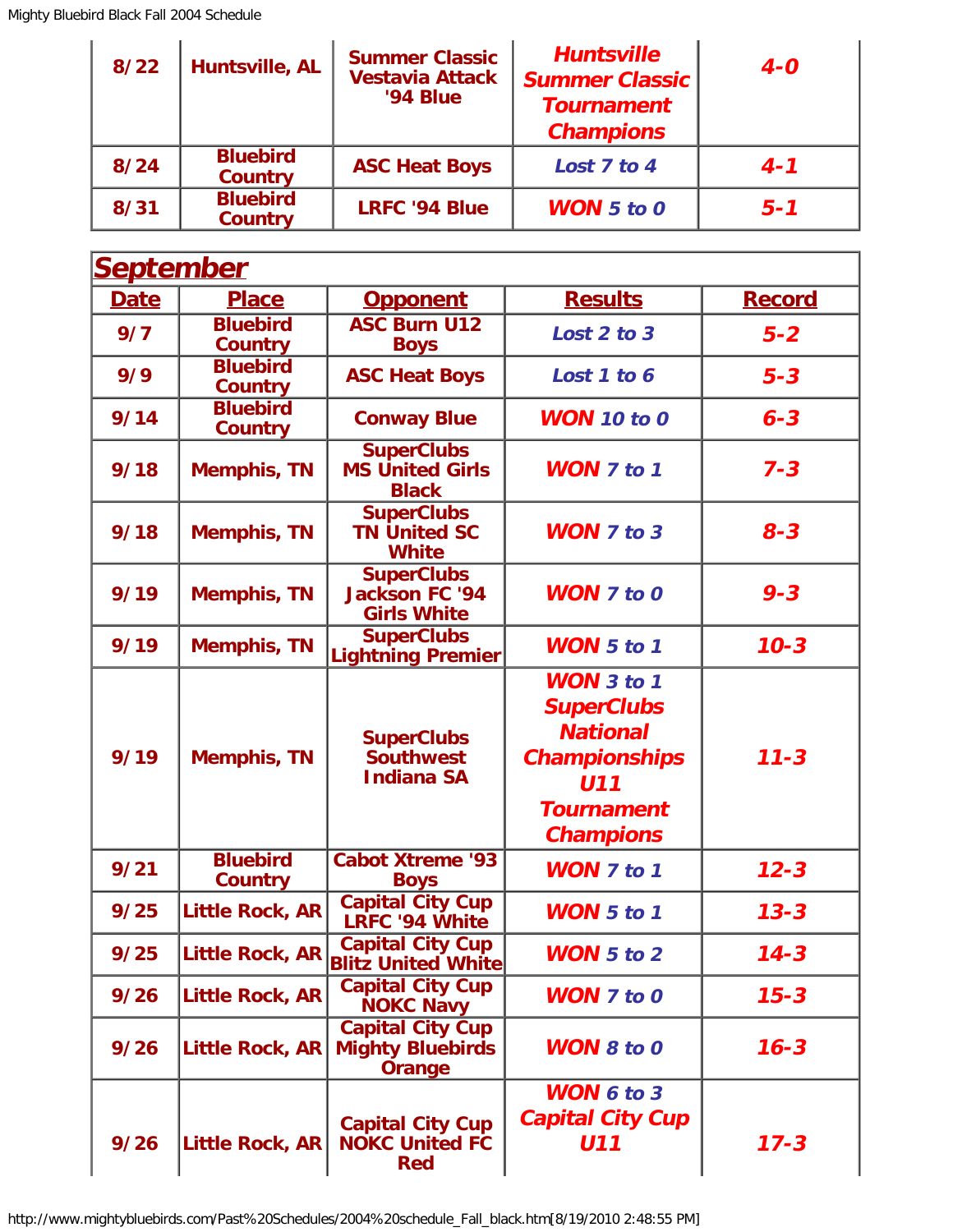| <b>Champions</b> |
|------------------|
|------------------|

| <b>October</b> |                                   |                                                                       |                                                                                                                                                            |               |  |
|----------------|-----------------------------------|-----------------------------------------------------------------------|------------------------------------------------------------------------------------------------------------------------------------------------------------|---------------|--|
| <b>Date</b>    | <b>Place</b>                      | <b>Opponent</b>                                                       | <b>Results</b>                                                                                                                                             | <b>Record</b> |  |
| 10/9           | <b>NW Arkansas</b>                | <b>Ozark Classic Cup</b><br><b>Russellville Hustle</b><br>#2          | <b>WON</b> 13 to 0                                                                                                                                         | $18 - 3$      |  |
| 10/9           | <b>NW Arkansas</b>                | <b>Ozark Classic Cup</b><br><b>Ft. Smith Express</b><br><b>I</b> ce   | WON $9$ to 1                                                                                                                                               | $19 - 3$      |  |
| 10/10          | <b>NW Arkansas</b>                | <b>Ozark Classic Cup</b><br><b>Arkansas Comets</b>                    | <b>WON 8 to 0</b>                                                                                                                                          | $20 - 3$      |  |
| 10/10          | <b>NW Arkansas</b>                | <b>Ozark Classic Cup</b><br><b>Conway Wildcats</b>                    | Tied 3-3 in<br><b>Regulation</b><br>Lost 4 to 1 in<br><b>Shootout</b><br><b>Ozark Classic</b><br>Cup<br><b>U12</b><br><b>Tournament</b><br><b>Finalist</b> | $20 - 4$      |  |
| 10/12          | <b>Bluebird</b><br><b>Country</b> | <b>ASC Burn U12 Boys</b>                                              | Lost 0 to 4                                                                                                                                                | $20 - 5$      |  |
| 10/19          | <b>Bluebird</b><br><b>Country</b> | <b>ASC Heat U11 Boys</b>                                              | <b>WON</b> $6$ to $5$                                                                                                                                      | $21 - 5$      |  |
| 10/28          | <b>Bluebird</b><br><b>Country</b> | <b>ASC Heat U11 Boys</b>                                              | <b>WON</b> 3 to 1                                                                                                                                          | $22 - 5$      |  |
| 10/30          | <b>Bluebird</b><br><b>Country</b> | <b>3rd Annual Mighty</b><br><b>Bluebird Halloween</b><br><b>Party</b> |                                                                                                                                                            |               |  |

| <b>November</b> |                |                                                                  |                   |               |  |
|-----------------|----------------|------------------------------------------------------------------|-------------------|---------------|--|
| <b>Date</b>     | <b>Place</b>   | <b>Opponent</b>                                                  | <b>Results</b>    | <b>Record</b> |  |
| 11/6            | <b>NLR, AR</b> | <b>CASA Fall 2004</b><br><b>Ft. Smith Express</b><br><b>Fire</b> | <b>WON</b> 8 to 0 | $23 - 5$      |  |
|                 |                | <b>CASA Fall 2004</b>                                            |                   |               |  |